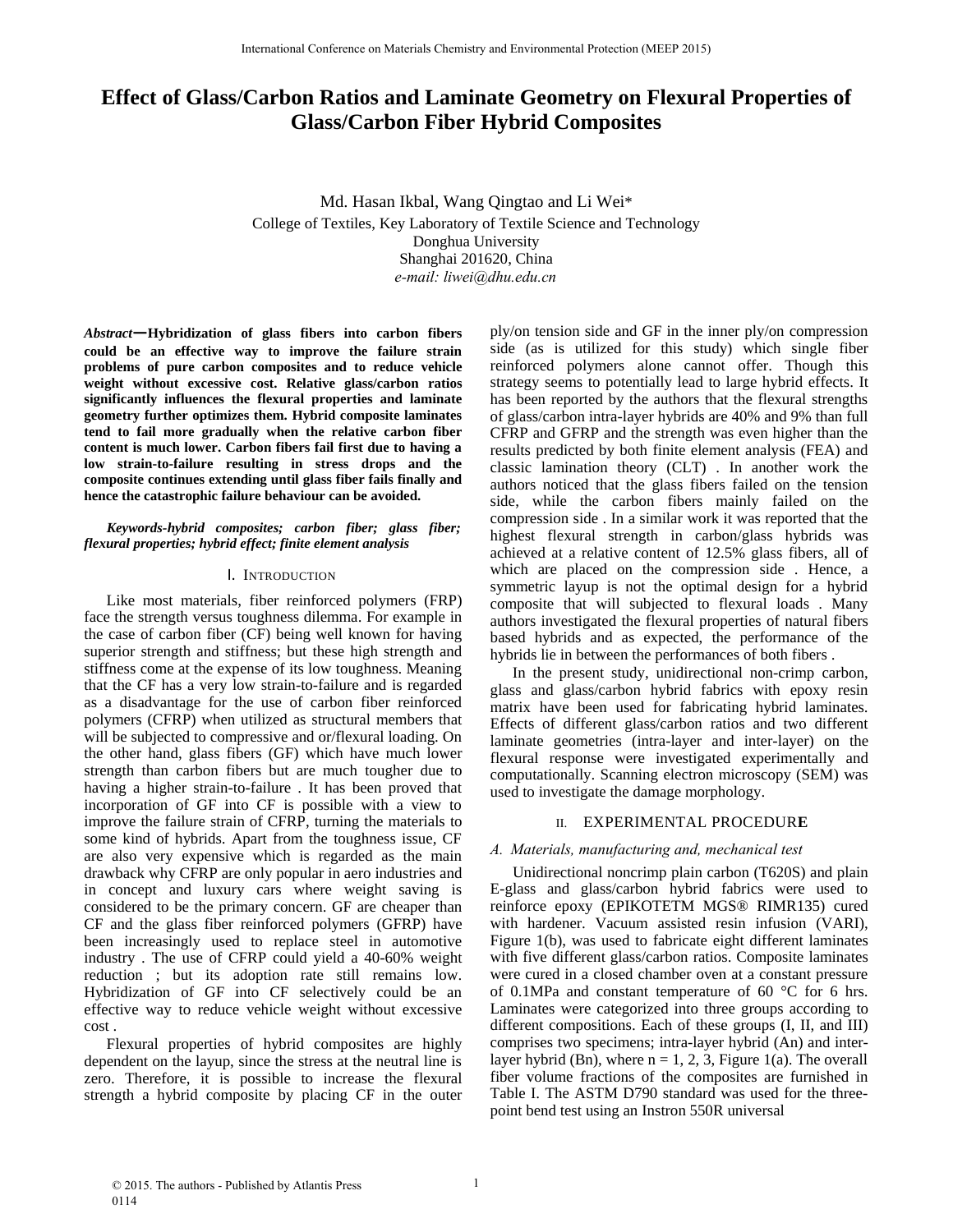

Figure 1. Laminate geometry and schematic illustration of VARI process.

testing machine at a span-to-depth ratio of 40. The average loading rate was 0.05 mm/sec. The thickness of the cured composite was between 1.5 mm and 2.5 mm. The specimen dimension was 120 mm  $\times$  (10/15/20/25) mm. At least five tests were carried out for each specimen. The SEM micrographs were taken from a Hitachi TM3000 microscope.

### *B. Finite element analysis*

The flexural behaviour under three point bending was further studied using a commercial software package ABAQUS/Standard (Version 6.11). The parts used for the analysis were 3D deformable solid of extrusion type. The materials properties input to the FE models calculation were the density, mechanical properties and the Hashin damage criteria. The lamina properties including the longitudinal modulus *E11*, the transverse moduli E*22* and *E33*, and the shear moduli *G12*, *G13* and *G23* were derived by Hashin's model . Each part was assigned the respective material properties and assembled together. Meshing of the model was done with the eight-node reduced integration element (C3D8R). The element size was kept constant for all specimens to 0.5mm. Due to Hashin formulation do not consider the failure by delamination, a surface to surface cohesive zone modeling was created at the interfaces and the quadratic traction damage initiation criterion for cohesive surfaces was included in the Hashin damage models. Appropriate boundary conditions were applied and the specimens were loaded (at a rate of 0.05 mm/sec) to mimic the experiments.

#### III. RESULTS AND DISCUSSION

The flexural stress-strain curves for all eight types of composite laminates are shown in Figure 2 and the calculated mechanical property data are furnished in Table I. As expected, CFRP had the highest flexural strength and lowest flexural strain, and the opposite is true for GFRP. The effect of proportion of CF content is clearly seen, A3 and B3 had the highest flexural strength among all hybrid laminates accounting 78.88% and 75.52% respectively of that of CFRP. A1 and B1 had the lowest strength among all

hybrid laminates accounting 65.23% and 62.04% respectively of that of CFRP. Flexural moduli, specific strength and specific stiffness of A3 and B3 were also higher than that of A1 and B1, Table I. Relative proportion of glass/carbon fibers significantly affected the flexural strength and hence is a key parameter in determining the flexural strength. Similar effects could be found in other research work . As the relative proportion of CF content increases, flexural strength and flexural moduli improves. Higher the CF content higher the flexural strength and flexural moduli . In terms of flexural strain, it was seen that composite laminates containing lower proportion of CF exhibited the maximum flexural strains.

At hybrid ratio 0.20, hybrid laminates A1 and B1 had the highest flexural strains among all hybrid laminates accounting 143.03% and 133.33% of that of CFRP. At hybrid ratio 0.50, hybrid laminates A3 and B3 had the lowest flexural strain among all hybrid laminates accounting 122.42% and 115.75% of that of CFRP. In other words, there was a gain in flexural strains for all hybrid laminates when compared to that of CFRP and this percentage enhancement was affected by the relative proportions of the two fiber types. Percentage enhancement in tensile and compressive failure strain was also noticed in some other research works . The linear Rule-of-Mixture (RoM) was used for calculating the flexural strength. Denoting the proportion of carbon fiber content of all fiber reinforcement is *r*, the Young's modulus can be expressed using the simple RoM as:

$$
E_{H} = [(r \times E_{C}) + \{(1 - r) \times E_{G}\}]
$$
 (1)

where  $E_H$  denotes the modulus of hybrid composite,  $E_C$ denotes the modulus of carbon fiber composite and *EG* denotes the modulus of glass fiber composite. So the flexural stress  $(\sigma_H)$  of the hybrid composite can be expressed as:

$$
\sigma_H = [(r \times E_C \times \varepsilon_C) + \{(1 - r) \times E_G \times \varepsilon_G\}]
$$
\n(2)

where  $\varepsilon_c$  and  $\varepsilon_d$  are the flexural strains of CFRP and GFRP.

As it can be seen from Figure 3(b), the flexural moduli results agreed well with RoM results, however, the flexural strength exhibited a negative hybrid effect, where the hybridization effect is shown by the negative deviation from the RoM behaviour. Similar kind of effects have been shown by the authors, where analyzing their data negative hybrid effect for flexural strength could be found . Both the experimental and calculated data vs. hybrid ratio are presented in Figure 3. The RoM predictions were able to simulate the experimental trend influenced by proportion of carbon fiber and laminate geometry, however, their calculated results of flexural strength were higher than the experimental results due to shear stress present in the specimens, Figure 3(a). For low span-to-depth ratios and high modulus materials, these shear stresses could be more significant as reported in some literature . In terms of laminate geometry it was seen that the flexural strengths and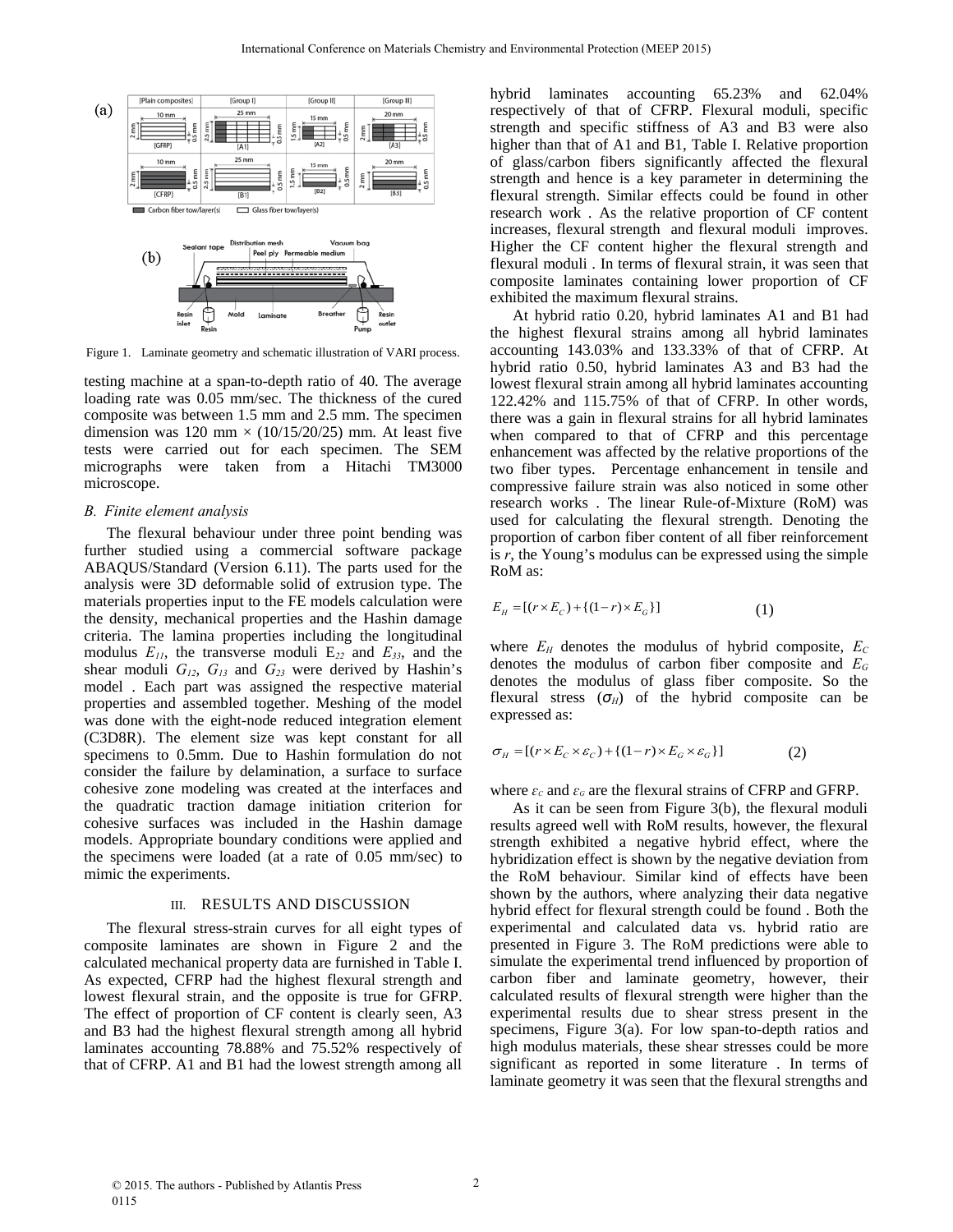| Composite<br>laminates | <b>Fiber</b><br>volume<br>fractions | <b>Failure</b><br>strain $(\% )$ | <b>Flexural</b><br>strength<br>(MPa) | <b>Modulus</b><br>(GPa) | S. strength<br>(KNm/Kg) | S. stiffness<br>(MNm/Kg) | <b>Density</b><br>(g/cc) | <b>Hybrid</b><br>ratio(r) |
|------------------------|-------------------------------------|----------------------------------|--------------------------------------|-------------------------|-------------------------|--------------------------|--------------------------|---------------------------|
| <b>GFRP</b>            | 0.539                               | $2.83 \ (\pm 0.39)$              | $710 (\pm 11.25)$                    | 25.08                   | 486.301                 | 17.17                    | 1.460                    | 0.00                      |
| Group I                |                                     |                                  |                                      |                         |                         |                          |                          |                           |
| A <sub>1</sub>         | 0.412                               | $2.36 \ (\pm 0.31)$              | 783.5 $(\pm 9.11)$                   | 33.19                   | 555.094                 | 25.04                    | 1.325                    | 0.20                      |
| B1                     | 0.413                               | $2.20 \ (\pm 0.30)$              | 745.2 $(\pm 8.29)$                   | 33.87                   | 562.415                 | 25.56                    |                          |                           |
| Group II               |                                     |                                  |                                      |                         |                         |                          |                          |                           |
| A <sub>2</sub>         | 0.422                               | $2.16 (\pm 0.21)$                | $841.0 (\pm 8.39)$                   | 38.89                   | 647.935                 | 29.96                    | 1.298                    | 0.33                      |
| B <sub>2</sub>         | 0.426                               | $2.08 \ (\pm 0.19)$              | $813.3 (\pm 7.77)$                   | 39.08                   | 626.556                 | 30.10                    |                          |                           |
| Group III              |                                     |                                  |                                      |                         |                         |                          |                          |                           |
| A <sub>3</sub>         | 0.437                               | $2.02 \ (\pm 0.23)$              | $947.4 (\pm 7.03)$                   | 46.90                   | 744.210                 | 36.84                    | 1.273                    | 0.50                      |
| B <sub>3</sub>         | 0.431                               | 1.91 $(\pm 0.20)$                | $907.0 \ (\pm 10.01)$                | 47.51                   | 712.592                 | 37.32                    |                          |                           |
| <b>CFRP</b>            | 0.563                               | $1.65 \ (\pm 0.15)$              | 1201 $(\pm 19.34)$                   | 72.78                   | 970.897                 | 58.83                    | 1.237                    | 1.00                      |









Figure 2. Flexural stress-strain plots of different composite laminates.

flexural strains of intra-layer hybrid laminates, Figure 2(a), were a bit higher than that of inter-layer hybrid laminates, Figure 2(c). In particular, strength of A3 is 1.04 times than that of B3, Table I, and other specimens showed more or same trend.

**0**

**250**

**500**

**750**

**Stress (MPa)**

Stress (MPa)

**1000**

**1250**

The reason for this higher flexural strength could be due to intra-layer hybrids having a smaller interface/delaminated area, which should in principle result in better mechanical properties. The reason for the failure strain enhancement could be due to a more gradual failure as it can be seen in Figure 2(a), the last part of the flexural stress-strain diagram is not linear which is to some extent has some sort of plateau near the end.

## IV. DAMAGE ANALYSIS

Under flexural loading common failures include: compressive failure, tensile failure, shear and/or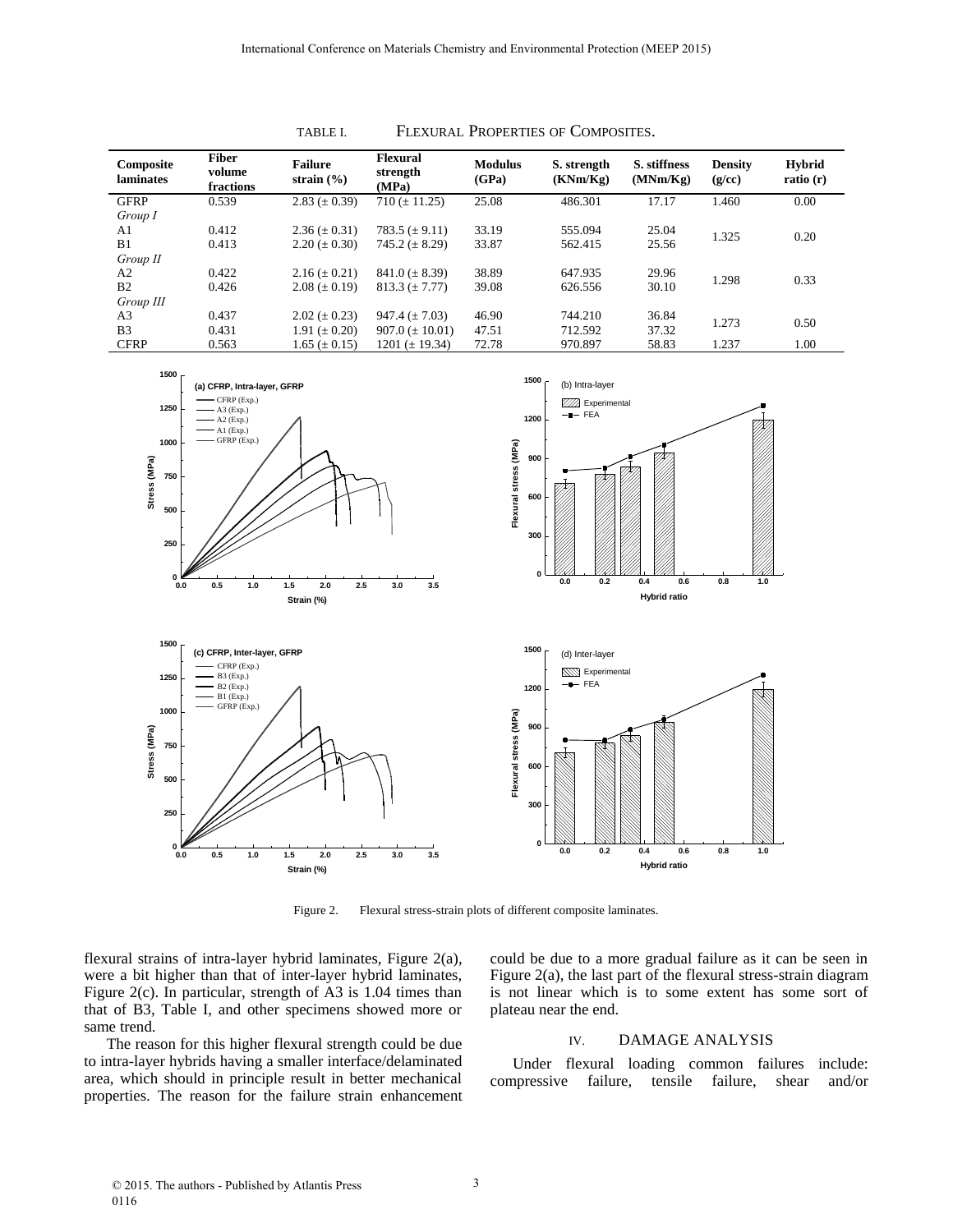delamination. Figure 4(a-b) show the SEM images taken after flexural tests.



Figure 3. Flexural strength and flexural moduli vs. hybrid ratio.



Figure 4. SEM micrographs showing damages and stress contour after flexural tests in FEA.

Specimens were dried and sputtered with gold before observation. Figure 4(a) shows the damage on tension side and Figure 4(b) the damage on the compression side. Kinking at the compression side is noticed and the damage at compression side is prominent. Damage at CF sections are more prominent. Figure 4(c-d) show the maximum stress developed in the CF sections and layers of the specimens after three point bend test in FEA. The maximums stress occurred somewhere at the center of the specimens. Hashin Fiber Tension damage (HSNFTCRT) and Hashin Fiber Compression damage (HSNFCCRT) showed that fiber breakage is prominent at the compression side. Local delamination, not severe, was noticed in the specimens and the interface between similar fiber parts/layers produced a bit more delamination. The predominant failure at compression side could also be due to micro-buckling, shear or splitting.

## V. CONCLUSION

Eight types of composite laminates, plain CFRP, plain GFRP, three intra-layer hybrids (A1, A2, A3), and three inter-layer hybrids (B1, B2, B3), were produced and flexural properties were investigated under three-pointbending. FEA was used to simulate the flexural behaviour and a fair agreement with the experimental results were found, Figure 2(b) and Figure 2(d). Relative glass/carbon proportions played a crucial role in determining the flexural properties, higher the relative carbon fiber content higher the flexural strength and lower the flexural strain and vice versa. With the same hybrid composition, intra-layer hybrids exhibited better performance when compared to inter-layer hybrid composite laminates.

#### REFERENCES

- [1] N. Oya, and D.J. Johnson, "Longitudinal compressive behaviour and microstructure of PAN-based carbon fibres," Carbon, 2001, vol. 39(5) , pp. 635-645.
- [2] M. Shioya, and M. Nakatani, "Compressive strengths of single carbon fibres and composite strands," Composites science and technology, 2000, vol. 60(2) , pp. 219-229.
- [3] H.A. Al-Qureshi, "Automobile leaf springs from composite materials," Journal of materials processing technology, 2001, vol. 118(1) , pp. 58- 61.
- [4] R. Hosseinzadeh, M.M. Shokrieh, and L.B. Lessard, "Parametric study of automotive composite bumper beams subjected to low-velocity impacts," Composite Structures, 2005, vol. 68(4) , pp. 419-427.
- [5] S. Das, "The cost of automotive polymer composites: a review and assessment of DOE's lightweight materials composites research," 2001: Oak Ridge National Laboratory Oak Ridge, TN.
- [6] E. Mahdi, A.M.S. Hamouda, B.B. Sahari, and Y.A. Khalid, "Effect of hybridisation on crushing behaviour of carbon/glass fibre/epoxy circular–cylindrical shells," Journal of materials processing technology, 2003, vol. 132(1) , pp. 49-57.